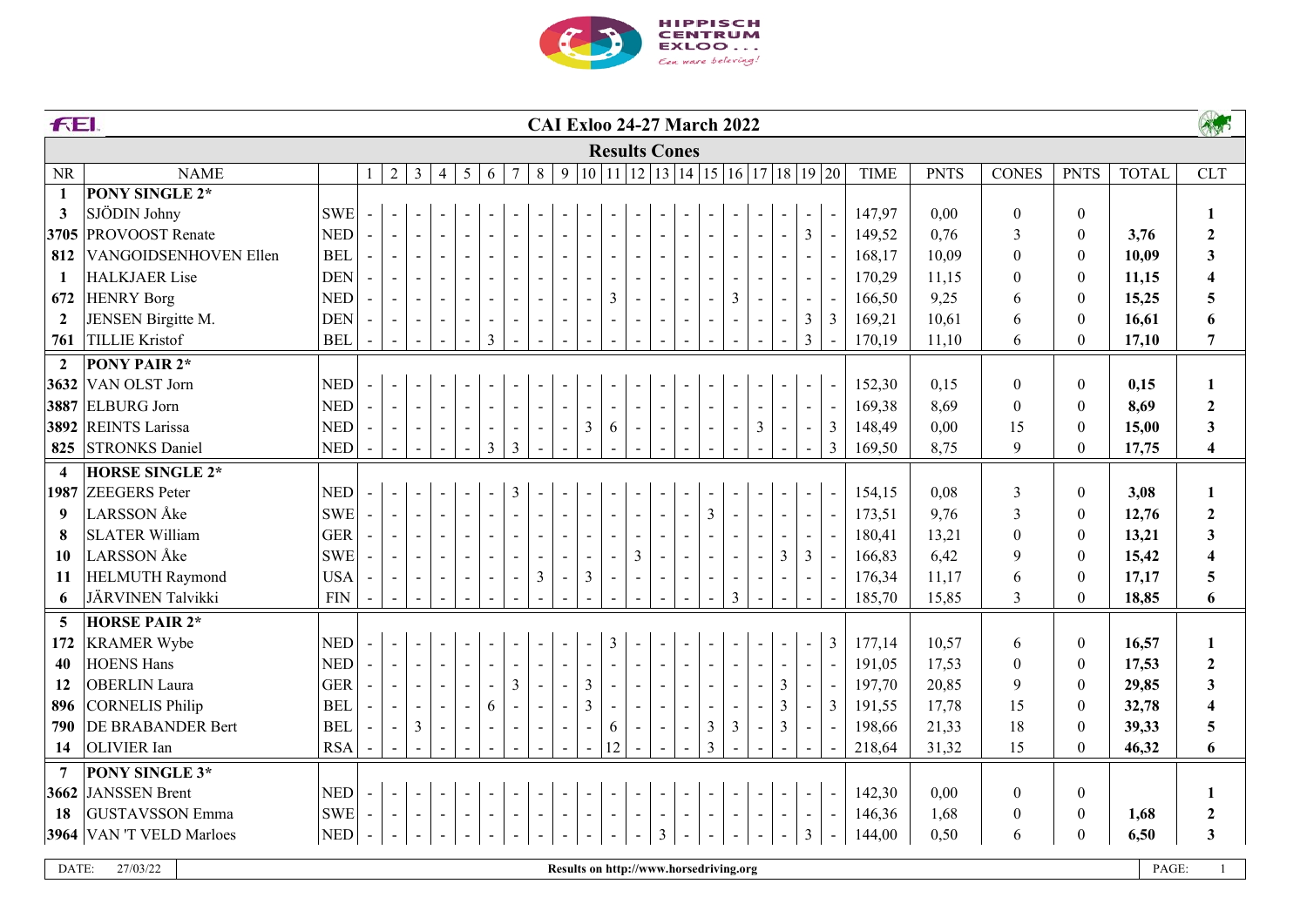

|              | <b>FEI</b><br><b>CAI Exloo 24-27 March 2022</b> |            |                |                          |                |                          |                          |                |                          |                          |                |                          |                          |                      | AS             |                                                                                                      |                          |                |                |                |                |   |                |             |             |                  |                  |              |                         |
|--------------|-------------------------------------------------|------------|----------------|--------------------------|----------------|--------------------------|--------------------------|----------------|--------------------------|--------------------------|----------------|--------------------------|--------------------------|----------------------|----------------|------------------------------------------------------------------------------------------------------|--------------------------|----------------|----------------|----------------|----------------|---|----------------|-------------|-------------|------------------|------------------|--------------|-------------------------|
|              |                                                 |            |                |                          |                |                          |                          |                |                          |                          |                |                          |                          | <b>Results Cones</b> |                |                                                                                                      |                          |                |                |                |                |   |                |             |             |                  |                  |              |                         |
| <b>NR</b>    | <b>NAME</b>                                     |            | 1              | $\overline{2}$           | $\mathfrak{Z}$ | $\overline{4}$           | 5                        | 6              | 7                        | $8\,$                    | 9              |                          |                          |                      |                | $\vert 10 \vert 11 \vert 12 \vert 13 \vert 14 \vert 15 \vert 16 \vert 17 \vert 18 \vert 19 \vert 20$ |                          |                |                |                |                |   |                | <b>TIME</b> | <b>PNTS</b> | <b>CONES</b>     | <b>PNTS</b>      | <b>TOTAL</b> | <b>CLT</b>              |
| 19           | HERNER Johan                                    | <b>SWE</b> | $\sim$         | $\mathbf{L}$             | $\overline{3}$ | $\mathbf{r}$             | $\overline{a}$           | $\mathfrak{Z}$ | $\overline{a}$           | $\mathbf{r}$             |                |                          |                          |                      |                |                                                                                                      |                          | $\sim$         | $\overline{a}$ | $\sim$         | $\blacksquare$ |   |                | 144,65      | 0,83        | 6                | $\boldsymbol{0}$ | 6,83         | $\overline{\mathbf{4}}$ |
| 17           | MÜLLER Daniel                                   | <b>GER</b> |                | $\blacksquare$           |                | $\sim$                   |                          |                |                          | $\sim$                   |                | $\blacksquare$           |                          |                      |                |                                                                                                      |                          | $\blacksquare$ |                | $\sim$         | $\mathbf{r}$   |   |                | 156,67      | 6,84        | $\boldsymbol{0}$ | $\boldsymbol{0}$ | 6,84         | $\overline{5}$          |
| 3297         | <b>BOOGAARTS</b> Chantalle                      | <b>NED</b> |                |                          |                |                          |                          | $\sim$         | $\blacksquare$           | $\blacksquare$           |                | $\overline{\phantom{a}}$ |                          |                      |                |                                                                                                      |                          |                |                |                | $\blacksquare$ |   |                | 163,29      | 10,15       | $\boldsymbol{0}$ | $\boldsymbol{0}$ | 10,15        | 6                       |
| 3910         | <b>VAN MEERTEN Lisanne</b>                      | <b>NED</b> |                |                          | $\sim$         | $\overline{3}$           |                          | $\sim$         |                          | $\overline{\phantom{a}}$ |                | $\blacksquare$           |                          |                      |                |                                                                                                      |                          |                |                |                | $\blacksquare$ |   |                | 158,99      | 8,00        | $\mathfrak{Z}$   | $\boldsymbol{0}$ | 11,00        | $\overline{7}$          |
| 202          | RADSTAKE Henk                                   | <b>NED</b> |                |                          | $\overline{3}$ |                          |                          | $\sim$         |                          | $\blacksquare$           |                | $\blacksquare$           |                          |                      |                |                                                                                                      |                          |                |                |                | $\blacksquare$ |   |                | 164,83      | 10,92       | $\mathfrak{Z}$   | $\mathbf{0}$     | 13,92        | $\pmb{8}$               |
| 16           | <b>HALKJAER</b> Lise                            | <b>DEN</b> |                |                          |                |                          |                          | $\blacksquare$ |                          | $\overline{\phantom{a}}$ |                | $\blacksquare$           |                          |                      |                |                                                                                                      | 3                        |                |                |                | $\mathbf{r}$   | 3 |                | 162,96      | 9,98        | 6                | $\boldsymbol{0}$ | 15,98        | $\boldsymbol{9}$        |
| 2016         | MEULENDIJK Wilma                                | <b>NED</b> |                | $\overline{\phantom{a}}$ | $\blacksquare$ | $\overline{\phantom{a}}$ |                          | $\blacksquare$ | 3                        | $\overline{\phantom{a}}$ |                | $\blacksquare$           |                          |                      |                | $\overline{a}$                                                                                       |                          |                |                | $\blacksquare$ | $\blacksquare$ |   |                | 172,98      | 14,99       | $\mathfrak{Z}$   | $\boldsymbol{0}$ | 17,99        | 10                      |
|              | 4178 WILLEMSEN Marije                           | <b>NED</b> |                | $\overline{\phantom{a}}$ |                | $\blacksquare$           | $\overline{\phantom{a}}$ | 3              | $\overline{\phantom{a}}$ | $\blacksquare$           |                | $\overline{\phantom{a}}$ |                          | $\blacksquare$       |                | $\overline{a}$                                                                                       |                          |                |                | $\blacksquare$ | $\blacksquare$ |   |                | 178,37      | 17,69       | $\mathfrak{Z}$   | $\boldsymbol{0}$ | 20,69        | 11                      |
| 15           | <b>BLAABJERG</b> Karina                         | <b>DEN</b> |                | $\blacksquare$           | $\blacksquare$ | $\mathfrak{Z}$           |                          | $\sim$         | $\mathfrak{Z}$           | $\overline{\phantom{a}}$ | $\blacksquare$ | $\mathfrak{Z}$           |                          |                      |                |                                                                                                      |                          |                |                |                |                |   |                | 168,86      | 12,93       | 9                | $\boldsymbol{0}$ | 21,93        | 12                      |
| 8            | PONY PAIR 3*                                    |            |                |                          |                |                          |                          |                |                          |                          |                |                          |                          |                      |                |                                                                                                      |                          |                |                |                |                |   |                |             |             |                  |                  |              |                         |
| 1892         | <b>RUTJENS</b> Rodinde                          | <b>NED</b> | $\mathbb{Z}^2$ | $\blacksquare$           |                |                          |                          |                |                          |                          |                |                          | 3                        |                      |                |                                                                                                      |                          |                |                |                |                | 3 |                | 159,51      | 3,76        | 6                | $\overline{0}$   | 9,76         | 1                       |
| 1768         | <b>VAN DER ENDE Nathalie</b>                    | <b>NED</b> |                | $\blacksquare$           | $\sim$         | $\overline{\phantom{a}}$ | $\overline{\phantom{a}}$ | $\mathfrak{Z}$ | $\overline{\phantom{a}}$ | $\blacksquare$           |                |                          |                          |                      |                |                                                                                                      |                          |                |                |                | $\blacksquare$ |   |                | 167,40      | 7,70        | $\mathfrak{Z}$   | $\boldsymbol{0}$ | 10,70        | $\boldsymbol{2}$        |
| 1900         | <b>LIEBREGTS</b> Kees                           | <b>NED</b> |                | $\blacksquare$           |                | $\blacksquare$           | $\blacksquare$           |                | $\blacksquare$           | $\blacksquare$           |                | $\blacksquare$           | 3                        | $\blacksquare$       |                |                                                                                                      |                          |                |                |                | $\blacksquare$ |   |                | 169,82      | 8,91        | $\mathfrak{Z}$   | $\boldsymbol{0}$ | 11,91        | $\mathbf{3}$            |
| 443          | POTTIER Hughes                                  | <b>BEL</b> |                | $\blacksquare$           |                | $\blacksquare$           | $\blacksquare$           | 3              | $\blacksquare$           | $\blacksquare$           |                |                          |                          |                      |                | 3                                                                                                    |                          |                |                |                | $\blacksquare$ |   |                | 165,30      | 6,65        | 6                | $\theta$         | 12,65        | $\overline{\mathbf{4}}$ |
| 4169         | COUWENBERG Sam                                  | <b>NED</b> |                | $\blacksquare$           |                | $\blacksquare$           | $\overline{\phantom{a}}$ | $\blacksquare$ | $\overline{\phantom{a}}$ | $\overline{\phantom{a}}$ |                | $\blacksquare$           | 3                        | $\blacksquare$       | 3              |                                                                                                      |                          |                |                | $\overline{3}$ | 3              |   |                | 154,25      | 1,13        | 12               | $\boldsymbol{0}$ | 13,13        | $5\overline{)}$         |
| 20           | PETERSEN Niels S.                               | <b>DEN</b> |                | $\sim$                   |                | $\sim$                   |                          | $\sim$         | $\overline{\phantom{a}}$ | $\overline{3}$           | $\blacksquare$ | $\blacksquare$           |                          | $\overline{a}$       | $\mathfrak{Z}$ |                                                                                                      | 3                        |                |                |                | $\blacksquare$ |   |                | 160,29      | 4,15        | 9                | $\overline{0}$   | 13,15        | 6                       |
| 389          | <b>FLOBBE</b> Sietske                           | <b>NED</b> |                | $\blacksquare$           |                | $\blacksquare$           | $\overline{\phantom{a}}$ | $\blacksquare$ | $\overline{\phantom{a}}$ | $\overline{\phantom{a}}$ |                | $\overline{\phantom{a}}$ | 3                        | $\overline{a}$       |                |                                                                                                      | 3                        | $\mathbf{r}$   | 3              | 3              | $\blacksquare$ |   |                | 169,59      | 8,80        | 12               | $\boldsymbol{0}$ | 20,80        | $\overline{7}$          |
| 22           | <b>ROHRSSEN Annika</b>                          | <b>IRL</b> |                |                          |                |                          |                          | $\blacksquare$ |                          |                          |                | $\blacksquare$           | 3                        |                      |                |                                                                                                      |                          |                |                |                | $\blacksquare$ | 3 |                | 181,79      | 14,90       | 6                | $\boldsymbol{0}$ | 20,90        | $\bf{8}$                |
| 23           | FROST Gunlög                                    | <b>SWE</b> |                | $\sim$                   | $\sim$         | $\sim$                   | $\sim$                   | $\sim$         | $\sim$                   | $\sim$                   |                |                          |                          |                      |                |                                                                                                      |                          |                |                |                |                |   |                | 195,98      | 21,99       | $\overline{0}$   | $\overline{0}$   | 21,99        | 9                       |
| 9            | PONY FOUR-IN-HAND 3*                            |            |                |                          |                |                          |                          |                |                          |                          |                |                          |                          |                      |                |                                                                                                      |                          |                |                |                |                |   |                |             |             |                  |                  |              |                         |
|              | 1004 HAMMINK Marijke                            | <b>NED</b> | $\mathbb{Z}^2$ | $\blacksquare$           |                | $\blacksquare$           | $\overline{\phantom{a}}$ | $\blacksquare$ | $\overline{\phantom{a}}$ | $\blacksquare$           | $\overline{a}$ | $\blacksquare$           | $\overline{a}$           | $\sim$               |                |                                                                                                      |                          | $\sim$         | $\sim$         | $\sim$         | $\mathfrak{Z}$ |   |                | 167,58      | 4,79        | $\mathfrak{Z}$   | $\boldsymbol{0}$ | 7,79         | $\mathbf{1}$            |
| 1732         | VAN DER HAM Joey                                | <b>NED</b> | $\sim$         | $\blacksquare$           | $\overline{3}$ | $\sim$                   | $\blacksquare$           | $\sim$         | $\blacksquare$           | $\blacksquare$           | $\blacksquare$ | $\blacksquare$           | $\blacksquare$           | $\blacksquare$       | $\blacksquare$ | $\mathfrak{Z}$                                                                                       | $\overline{\phantom{a}}$ | $\blacksquare$ | $\blacksquare$ | $\blacksquare$ | $\blacksquare$ |   |                | 175,45      | 8,73        | 6                | $\boldsymbol{0}$ | 14,73        | $\boldsymbol{2}$        |
| 3121         | <b>BEEKHUISZEN Hendrik-Jan</b>                  | <b>NED</b> | $\sim$         | $\blacksquare$           | $\blacksquare$ | $\blacksquare$           | $\overline{\phantom{a}}$ | $\blacksquare$ | $\blacksquare$           | $\blacksquare$           | $\blacksquare$ | $\blacksquare$           | $\overline{\phantom{a}}$ |                      |                |                                                                                                      |                          | $\blacksquare$ |                |                | $\blacksquare$ |   |                | 191,25      | 16,63       | $\boldsymbol{0}$ | $\boldsymbol{0}$ | 16,63        | $\mathbf{3}$            |
|              | 2025 BRANS Manou                                | <b>NED</b> |                |                          |                | $\blacksquare$           | $\sim$                   | $\sim$         | $\blacksquare$           | $\blacksquare$           | $\mathfrak{Z}$ | $\overline{\phantom{a}}$ | $\blacksquare$           | $\blacksquare$       | $\blacksquare$ | ÷                                                                                                    | $\blacksquare$           | $\blacksquare$ | $\blacksquare$ |                | 3              | 3 |                | 197,60      | 19,80       | $\mathfrak{g}$   | $\boldsymbol{0}$ | 28,80        | $\overline{\mathbf{4}}$ |
| 1678         | LEGEMAAT - VAN BEMMEL Dia                       | <b>NED</b> |                | $\blacksquare$           | $\sim$         | 3                        | $\sim$                   | $\sim$         | $\sim$                   | $\blacksquare$           | $\blacksquare$ | $\blacksquare$           | $\mathfrak{Z}$           | $\blacksquare$       | $\blacksquare$ | $\blacksquare$                                                                                       | $\mathfrak{Z}$           | $\blacksquare$ | $\blacksquare$ | $\mathfrak{Z}$ | $\blacksquare$ |   | $\blacksquare$ | 197,72      | 19,86       | 12               | $\boldsymbol{0}$ | 31,86        | $\overline{\mathbf{5}}$ |
|              | 2133 LIMPENS Rene                               | <b>NED</b> |                | $\sim$                   | $\sim$         | $\overline{3}$           | $\mathfrak{Z}$           | $\overline{3}$ | $\sim$                   | $\blacksquare$           | $\sim$         | $\blacksquare$           | $\mathfrak{Z}$           |                      |                |                                                                                                      |                          | 3              |                | $\mathfrak{Z}$ |                |   |                | 188,78      | 15,39       | 18               | $\boldsymbol{0}$ | 33,39        | 6                       |
| $\mathbf{A}$ | <b>HORSE SINGLE 3*</b>                          |            |                |                          |                |                          |                          |                |                          |                          |                |                          |                          |                      |                |                                                                                                      |                          |                |                |                |                |   |                |             |             |                  |                  |              |                         |
| 1125         | <b>PESTMAN Rudolf</b>                           | <b>NED</b> | $\blacksquare$ | $\blacksquare$           |                |                          | $\blacksquare$           |                | $\blacksquare$           |                          |                |                          |                          |                      |                |                                                                                                      |                          |                |                |                |                |   |                | 145,27      | 0,00        | $\boldsymbol{0}$ | $\boldsymbol{0}$ |              | $\mathbf{1}$            |
| 29           | <b>DESCHAMPS Clement</b>                        | <b>FRA</b> | $\sim$         | $\blacksquare$           | $\blacksquare$ | $\blacksquare$           | $\sim$                   | $\sim$         | $\sim$                   | $\blacksquare$           |                |                          |                          |                      |                |                                                                                                      |                          |                |                |                |                |   |                | 148,03      | 0,00        | $\boldsymbol{0}$ | $\boldsymbol{0}$ |              | $\boldsymbol{2}$        |
| 21           | <b>SIEBERS</b> Saskia                           | <b>NED</b> |                |                          |                |                          |                          | $\sim$         |                          | $\blacksquare$           |                |                          |                          |                      |                | $\blacksquare$                                                                                       |                          |                |                |                |                |   |                | 151,52      | 1,26        | $\boldsymbol{0}$ | $\boldsymbol{0}$ | 1,26         | $\mathbf{3}$            |
| 27           | JÄRVINEN Talvikki                               | <b>FIN</b> |                | $\blacksquare$           |                | $\blacksquare$           | $\overline{\phantom{a}}$ | $\sim$         | $\blacksquare$           | $\blacksquare$           |                | $\blacksquare$           | $\blacksquare$           | $\blacksquare$       | $\mathfrak{Z}$ | $\sim$                                                                                               | $\blacksquare$           |                |                |                |                |   |                | 150,76      | 0,88        | $\overline{3}$   | $\theta$         | 3,88         | $\overline{\mathbf{4}}$ |
| DATE:        | 27/03/22                                        |            |                |                          |                |                          |                          |                |                          |                          |                |                          |                          |                      |                | Results on http://www.horsedriving.org                                                               |                          |                |                |                |                |   |                |             |             |                  |                  | PAGE:        | 2                       |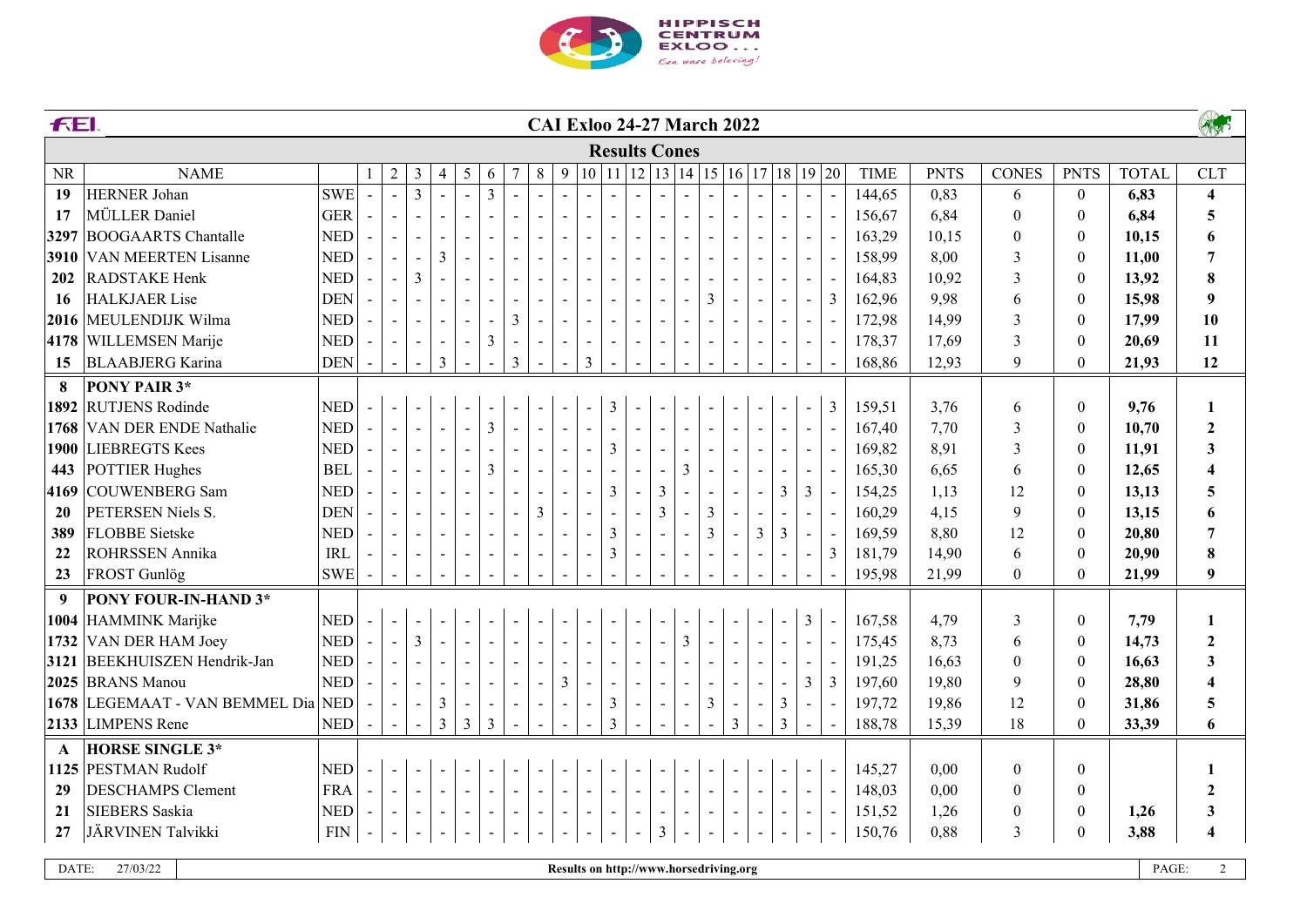

|                                                                                                                                                                                                                                                                               | <b>FEI</b><br><b>CAI Exloo 24-27 March 2022</b> |            |              |                |                          |                          |                          |                          |                          |                          |                          |                          |                          |                                                                           | AND                      |                          |                          |                |                          |                          |                          |                |             |             |                  |                  |              |                         |
|-------------------------------------------------------------------------------------------------------------------------------------------------------------------------------------------------------------------------------------------------------------------------------|-------------------------------------------------|------------|--------------|----------------|--------------------------|--------------------------|--------------------------|--------------------------|--------------------------|--------------------------|--------------------------|--------------------------|--------------------------|---------------------------------------------------------------------------|--------------------------|--------------------------|--------------------------|----------------|--------------------------|--------------------------|--------------------------|----------------|-------------|-------------|------------------|------------------|--------------|-------------------------|
|                                                                                                                                                                                                                                                                               |                                                 |            |              |                |                          |                          |                          |                          |                          |                          |                          |                          |                          | <b>Results Cones</b>                                                      |                          |                          |                          |                |                          |                          |                          |                |             |             |                  |                  |              |                         |
| <b>NR</b>                                                                                                                                                                                                                                                                     | <b>NAME</b>                                     |            | $\mathbf{1}$ | $\sqrt{2}$     | $\mathfrak{Z}$           | $\overline{4}$           | $5\,$                    | 6                        | $\overline{7}$           | $\,8\,$                  | 9                        |                          |                          | $\vert 10 \vert 11 \vert 12 \vert 13 \vert 14 \vert 15 \vert 16 \vert 17$ |                          |                          |                          |                |                          |                          |                          | 18 19 20       | <b>TIME</b> | <b>PNTS</b> | <b>CONES</b>     | <b>PNTS</b>      | <b>TOTAL</b> | <b>CLT</b>              |
| 1469                                                                                                                                                                                                                                                                          | <b>VAN DER HORST Jaap</b>                       | <b>NED</b> |              | $\mathbf{r}$   | $\overline{a}$           | $\blacksquare$           |                          | $\mathbf{r}$             |                          | $\mathbf{r}$             |                          |                          |                          |                                                                           |                          | $\overline{a}$           | $\overline{a}$           |                |                          |                          | $\blacksquare$           |                | 163,00      | 7,00        | $\boldsymbol{0}$ | $\mathbf{0}$     | 7,00         | $5\phantom{.0}$         |
| 34                                                                                                                                                                                                                                                                            | <b>KANDEL Nicolas</b>                           | <b>LUX</b> |              | $\blacksquare$ | $\sim$                   | $\blacksquare$           | $\sim$                   | $\blacksquare$           | $\sim$                   | $\overline{a}$           |                          |                          |                          |                                                                           |                          | $\overline{a}$           | $\mathfrak{Z}$           |                |                          | $\overline{a}$           | $\sim$                   |                | 158,76      | 4,88        | 3                | $\mathbf{0}$     | 7,88         | 6                       |
| 679                                                                                                                                                                                                                                                                           | LEJEUNE Etienne                                 | <b>BEL</b> |              | $\blacksquare$ | $\sim$                   | $\blacksquare$           | $\blacksquare$           | $\mathfrak{Z}$           | $\sim$                   | $\overline{a}$           |                          | $\overline{a}$           |                          | $\overline{a}$                                                            |                          | $\overline{a}$           |                          |                |                          | $\sim$                   | $\blacksquare$           |                | 160,32      | 5,66        | 3                | $\boldsymbol{0}$ | 8,66         | $\overline{7}$          |
| 44                                                                                                                                                                                                                                                                            | <b>SCHULTE Patrick</b>                          | <b>GER</b> |              | $\blacksquare$ | $\blacksquare$           | $\blacksquare$           |                          |                          |                          |                          |                          |                          |                          |                                                                           |                          |                          |                          |                |                          |                          | $\blacksquare$           |                | 166,51      | 8,76        | $\boldsymbol{0}$ | $\boldsymbol{0}$ | 8,76         | $\pmb{8}$               |
| 878                                                                                                                                                                                                                                                                           | DE RONDE Piet                                   | <b>NED</b> |              | $\blacksquare$ |                          | $\blacksquare$           |                          | $\blacksquare$           |                          | $\blacksquare$           |                          |                          |                          |                                                                           |                          | $\overline{a}$           |                          |                |                          | $\sim$                   | 3                        |                | 162,03      | 6,52        | 3                | $\boldsymbol{0}$ | 9,52         | $\boldsymbol{9}$        |
| 28                                                                                                                                                                                                                                                                            | <b>DESCHAMPS Clement</b>                        | <b>FRA</b> |              | $\sim$         |                          | $\blacksquare$           | $\blacksquare$           | $\sim$                   |                          |                          |                          |                          |                          |                                                                           |                          |                          |                          |                |                          |                          | $\blacksquare$           |                | 168,51      | 9,76        | $\boldsymbol{0}$ | $\boldsymbol{0}$ | 9,76         | 10                      |
| 1628                                                                                                                                                                                                                                                                          | GOMMERS Joop                                    | <b>NED</b> |              | $\sim$         | $\sim$                   | $\sim$                   | $\sim$                   | $\sim$                   | $\overline{a}$           | $\overline{a}$           | 3                        |                          |                          |                                                                           |                          |                          |                          |                |                          |                          | $\sim$                   |                | 163,53      | 7,27        | 3                | $\boldsymbol{0}$ | 10,27        | 11                      |
| 1907                                                                                                                                                                                                                                                                          | <b>HOUTERMAN Eline</b>                          | <b>NED</b> |              | $\mathbf{r}$   | $\sim$                   | $\sim$                   | $\sim$                   | $\sim$                   | $\sim$                   | $\overline{a}$           |                          |                          |                          |                                                                           |                          | $\overline{a}$           | $\overline{a}$           | 3              |                          | $\sim$                   | $\sim$                   |                | 164,38      | 7,69        | $\mathfrak{Z}$   | $\boldsymbol{0}$ | 10,69        | 12                      |
| 629                                                                                                                                                                                                                                                                           | VAN DEN BOSCH Berry                             | <b>NED</b> |              | $\blacksquare$ | $\sim$                   | $\sim$                   | $\overline{\phantom{a}}$ | $\sim$                   | $\overline{\phantom{a}}$ | $\overline{a}$           |                          |                          |                          |                                                                           |                          |                          |                          |                |                          |                          | $\sim$                   |                | 170,68      | 10,84       | $\boldsymbol{0}$ | $\boldsymbol{0}$ | 10,84        | 13                      |
| 665                                                                                                                                                                                                                                                                           | VAN BECKHOVEN Dirk                              | <b>NED</b> |              | $\blacksquare$ | $\blacksquare$           | $\sim$                   | $\overline{\phantom{a}}$ | $\blacksquare$           | $\overline{\phantom{a}}$ | $\blacksquare$           |                          | $\blacksquare$           |                          |                                                                           |                          | $\mathbf{r}$             | $\blacksquare$           | 3              |                          | $\sim$                   | $\blacksquare$           |                | 165,28      | 8,14        | 3                | $\boldsymbol{0}$ | 11,14        | 14                      |
| 1261                                                                                                                                                                                                                                                                          | VELDBOOM - BULTEN Jeannet                       | <b>NED</b> |              | $\blacksquare$ | $\blacksquare$           | $\blacksquare$           | $\blacksquare$           | $\overline{\phantom{a}}$ | $\blacksquare$           | $\blacksquare$           |                          | $\blacksquare$           |                          | $\blacksquare$                                                            |                          | $\blacksquare$           |                          |                |                          |                          | $\overline{\phantom{a}}$ | 3              | 166,80      | 8,90        | 3                | $\boldsymbol{0}$ | 11,90        | 15                      |
| 35                                                                                                                                                                                                                                                                            | VELDBOOM - BULTEN Jeannet                       | <b>NED</b> |              | $\blacksquare$ | $\blacksquare$           | $\blacksquare$           | $\overline{\phantom{a}}$ | $\blacksquare$           | $\blacksquare$           | $\overline{\phantom{a}}$ |                          |                          |                          |                                                                           |                          |                          |                          |                |                          |                          | $\blacksquare$           |                | 175,51      | 13,26       | $\boldsymbol{0}$ | $\boldsymbol{0}$ | 13,26        | 16                      |
| 26                                                                                                                                                                                                                                                                            | JENSEN Alis Søgaard                             | <b>DEN</b> |              | $\blacksquare$ | $\sim$                   | $\blacksquare$           | $\overline{\phantom{a}}$ | $\sim$                   | 3                        | $\overline{a}$           |                          |                          |                          |                                                                           |                          |                          |                          |                |                          | $\sim$                   | $\blacksquare$           |                | 170,01      | 10,51       | 3                | $\boldsymbol{0}$ | 13,51        | 17                      |
| 30                                                                                                                                                                                                                                                                            | <b>BRADFORD Harriet</b>                         | <b>GBR</b> |              | $\blacksquare$ | $\blacksquare$           | $\blacksquare$           | $\blacksquare$           | $\sim$                   |                          | $\blacksquare$           |                          |                          |                          | $\overline{3}$                                                            |                          |                          |                          |                |                          | $\sim$                   | $\blacksquare$           | $\overline{3}$ | 166,11      | 8,56        | 6                | $\boldsymbol{0}$ | 14,56        | 18                      |
| 602                                                                                                                                                                                                                                                                           | PROVOOST Christiaan                             | <b>NED</b> |              | $\omega$       | $\blacksquare$           | $\sim$                   | $\blacksquare$           | $\blacksquare$           | $\overline{\phantom{a}}$ | $\blacksquare$           |                          | $\blacksquare$           | 3                        |                                                                           | $\overline{a}$           | $\overline{3}$           | $\blacksquare$           | $\sim$         |                          | $\sim$                   | $\overline{3}$           |                | 160,47      | 5,74        | 9                | $\boldsymbol{0}$ | 14,74        | 19                      |
| 36                                                                                                                                                                                                                                                                            | <b>OLSSON</b> Emma                              | <b>SWE</b> |              | $\blacksquare$ | $\blacksquare$           | $\blacksquare$           | $\blacksquare$           | $\blacksquare$           | $\overline{\phantom{a}}$ | $\blacksquare$           |                          | $\blacksquare$           |                          |                                                                           |                          |                          |                          |                |                          | $\blacksquare$           | $\overline{\phantom{a}}$ |                | 179,38      | 15,19       | $\boldsymbol{0}$ | $\boldsymbol{0}$ | 15,19        | 20                      |
| 364                                                                                                                                                                                                                                                                           | <b>BRYNAERT</b> Pieter-Jan                      | <b>BEL</b> |              | $\blacksquare$ | $\blacksquare$           | $\blacksquare$           | $\overline{\phantom{a}}$ | $\overline{\phantom{a}}$ | $\overline{\phantom{a}}$ | $\overline{a}$           |                          | $\overline{\phantom{a}}$ |                          |                                                                           |                          | $\overline{\phantom{a}}$ |                          |                |                          | 3                        | 3                        |                | 169,45      | 10,23       | 6                | $\boldsymbol{0}$ | 16,23        | 21                      |
| 1461                                                                                                                                                                                                                                                                          | <b>KARELSE</b> Pieter                           | <b>NED</b> |              | $\blacksquare$ | $\overline{\phantom{a}}$ | $\overline{\phantom{a}}$ | $\overline{\phantom{a}}$ | $\overline{\phantom{a}}$ | $\overline{\phantom{a}}$ | $\qquad \qquad -$        |                          | $\blacksquare$           | $\sim$                   | 3                                                                         | $\qquad \qquad -$        | $\overline{\phantom{a}}$ | $\blacksquare$           | $\sim$         |                          | $\sim$                   | $\blacksquare$           | 3              | 173,96      | 12,48       | 6                | $\boldsymbol{0}$ | 18,48        | $22\,$                  |
| 25                                                                                                                                                                                                                                                                            | FRID Helle Jespersen                            | <b>DEN</b> | 3            | $\blacksquare$ | $\blacksquare$           | $\blacksquare$           | $\overline{\phantom{a}}$ | $\mathfrak{Z}$           | $\blacksquare$           | $\blacksquare$           |                          | $\blacksquare$           |                          | $\overline{\phantom{a}}$                                                  | $\blacksquare$           | $\blacksquare$           | $\blacksquare$           | $\blacksquare$ | 3                        | $\blacksquare$           | $\blacksquare$           |                | 170,93      | 10,97       | 9                | $\boldsymbol{0}$ | 19,97        | 23                      |
| 33                                                                                                                                                                                                                                                                            | <b>KANDEL Nicolas</b>                           | <b>LUX</b> |              | $\blacksquare$ | $\blacksquare$           | $\blacksquare$           | $\blacksquare$           | $\blacksquare$           | $\blacksquare$           | $\overline{\phantom{a}}$ |                          | $\blacksquare$           |                          | $\blacksquare$                                                            | $\overline{a}$           | $\blacksquare$           | $\mathfrak{Z}$           |                |                          | $\blacksquare$           | $\blacksquare$           |                | 184,42      | 17,71       | 3                | $\boldsymbol{0}$ | 20,71        | 24                      |
| 1927                                                                                                                                                                                                                                                                          | <b>VAN DER SNOEK Elke</b>                       | <b>NED</b> |              | $\blacksquare$ | $\blacksquare$           | $\blacksquare$           | $\blacksquare$           | $\blacksquare$           | $\blacksquare$           | $\blacksquare$           |                          | $\blacksquare$           | $\blacksquare$           | $\blacksquare$                                                            | $\blacksquare$           | $\blacksquare$           | 3                        |                |                          | 3                        | $\blacksquare$           |                | 179,12      | 15,06       | 6                | $\boldsymbol{0}$ | 21,06        | 25                      |
| 32                                                                                                                                                                                                                                                                            | <b>LANNIG</b> Andreas                           | <b>GER</b> |              | $\blacksquare$ | 3                        | $\blacksquare$           | $\overline{\phantom{a}}$ | $\overline{\phantom{a}}$ |                          |                          |                          |                          |                          | $\overline{\phantom{a}}$                                                  |                          | $\overline{\phantom{a}}$ | $\overline{\phantom{a}}$ | 3              |                          |                          | $\blacksquare$           |                | 179,70      | 15,35       | 6                | $\boldsymbol{0}$ | 21,35        | 26                      |
| 24                                                                                                                                                                                                                                                                            | <b>BLAABJERG</b> Karina                         | <b>DEN</b> |              | $\blacksquare$ | $\blacksquare$           |                          | $\blacksquare$           | $\blacksquare$           | $\blacksquare$           | $\blacksquare$           | $\blacksquare$           | $\mathfrak{Z}$           |                          | $\mathfrak{Z}$                                                            | 3                        | $\blacksquare$           |                          |                |                          | $\blacksquare$           | $\blacksquare$           | 3              | 171,33      | 11,17       | 12               | $\boldsymbol{0}$ | 23,17        | 27                      |
| 449                                                                                                                                                                                                                                                                           | <b>DE KIMPE Esther</b>                          | <b>BEL</b> |              | $\blacksquare$ | $\blacksquare$           | $\blacksquare$           | $\blacksquare$           | $\mathfrak{Z}$           | $\blacksquare$           | $\blacksquare$           |                          |                          |                          | $\mathfrak{Z}$                                                            |                          |                          | 3                        |                |                          |                          |                          |                | 181,40      | 16,20       | 9                | $\theta$         | 25,20        | 28                      |
| B                                                                                                                                                                                                                                                                             | <b>HORSE PAIR 3*</b>                            |            |              |                |                          |                          |                          |                          |                          |                          |                          |                          |                          |                                                                           |                          |                          |                          |                |                          |                          |                          |                |             |             |                  |                  |              |                         |
| 37                                                                                                                                                                                                                                                                            | <b>HEYLEN Wim</b>                               | <b>BEL</b> |              | $\blacksquare$ | $\sim$                   |                          |                          |                          |                          |                          |                          | 3                        | 6                        |                                                                           |                          |                          |                          |                |                          |                          |                          |                | 177,08      | 10,54       | 9                | $\mathbf{0}$     | 19,54        | $\mathbf{1}$            |
| 41                                                                                                                                                                                                                                                                            | <b>MARX</b> Lancelot                            | SUI        |              | $\omega$       | $\mathbb{Z}^2$           | $\blacksquare$           | $\blacksquare$           | $\blacksquare$           | $\blacksquare$           | $\overline{a}$           | $\overline{\phantom{a}}$ | $\overline{\phantom{a}}$ | 6                        | $\blacksquare$                                                            | $\overline{a}$           | $\overline{a}$           | $\overline{a}$           | $\sim$         | $\sim$                   |                          | $\sim$                   |                | 184,91      | 14,46       | 6                | $\boldsymbol{0}$ | 20,46        | $\overline{2}$          |
| 509                                                                                                                                                                                                                                                                           | <b>OOSTERLIJNCK Ruben</b>                       | <b>BEL</b> |              | $\sim$         | $\blacksquare$           | $\sim$                   | $\overline{3}$           | $\sim$                   | $\blacksquare$           | $\overline{a}$           | $\sim$                   | $\overline{3}$           | $\blacksquare$           | $\mathbf{r}$                                                              | $\sim$                   | $\overline{a}$           | $\overline{3}$           | $\sim$         | $\sim$                   | $\sim$                   | $\blacksquare$           | 3              | 187,06      | 15,53       | 12               | $\mathbf{0}$     | 27,53        | $\overline{\mathbf{3}}$ |
| 485                                                                                                                                                                                                                                                                           | <b>CORSTEN Jos</b>                              | <b>NED</b> |              | $\blacksquare$ | $\blacksquare$           | $\blacksquare$           | $\overline{\phantom{a}}$ | $\blacksquare$           | $\overline{\phantom{a}}$ | $\blacksquare$           | $\overline{a}$           | $\blacksquare$           | 9                        | $\overline{\phantom{a}}$                                                  | $\overline{\phantom{a}}$ | $\overline{\phantom{a}}$ | $\overline{3}$           |                |                          |                          | $\overline{\phantom{a}}$ | 3              | 191,12      | 17,56       | 15               | $\mathbf{0}$     | 32,56        | $\overline{\mathbf{4}}$ |
| 38                                                                                                                                                                                                                                                                            | CEI Ugo                                         | <b>ITA</b> |              | $\blacksquare$ | $\blacksquare$           | $\blacksquare$           | $\blacksquare$           | $\blacksquare$           | $\overline{\phantom{a}}$ | $\overline{a}$           | $\overline{a}$           | $\overline{\phantom{a}}$ | $\overline{\phantom{m}}$ | $\overline{\phantom{a}}$                                                  | $\overline{\phantom{a}}$ | $\overline{\phantom{a}}$ | 3                        |                |                          |                          | $\blacksquare$           | 3              | 209,18      | 26,59       | 6                | $\mathbf{0}$     | 32,59        | 5                       |
| 1689                                                                                                                                                                                                                                                                          | <b>ZAAYER</b> Annegreet                         | <b>NED</b> |              | $\blacksquare$ | $\blacksquare$           | $\mathfrak{Z}$           | $\mathfrak{Z}$           | $\mathfrak{Z}$           | $\mathfrak{Z}$           | $\overline{\phantom{a}}$ | $\mathfrak{Z}$           | $\mathfrak{Z}$           | $\overline{\phantom{a}}$ | $\overline{\phantom{a}}$                                                  | $\overline{\phantom{a}}$ | $\overline{3}$           | $\mathfrak{Z}$           | $\blacksquare$ | $\overline{\phantom{a}}$ | $\overline{\phantom{a}}$ | $\blacksquare$           | 3              | 174,59      | 9,30        | 27               | $\boldsymbol{0}$ | 36,30        | 6                       |
| $\overline{3}$<br>$\overline{3}$<br><b>THEISEN Marc</b><br>$\overline{3}$<br>3<br>220,95<br>32,48<br>15<br>$\Omega$<br>47,48<br>39<br>$_{\mbox{\text{LUX}}}$<br>3<br>$\blacksquare$<br>$\blacksquare$<br>$\blacksquare$<br>$\blacksquare$<br>$\blacksquare$<br>$\blacksquare$ |                                                 |            |              |                |                          |                          |                          |                          |                          |                          |                          |                          | $\overline{7}$           |                                                                           |                          |                          |                          |                |                          |                          |                          |                |             |             |                  |                  |              |                         |
| DATE:                                                                                                                                                                                                                                                                         | 27/03/22                                        |            |              |                |                          |                          |                          |                          |                          |                          |                          |                          |                          | Results on http://www.horsedriving.org                                    |                          |                          |                          |                |                          |                          |                          |                |             |             |                  |                  | PAGE:        | $\mathfrak{Z}$          |